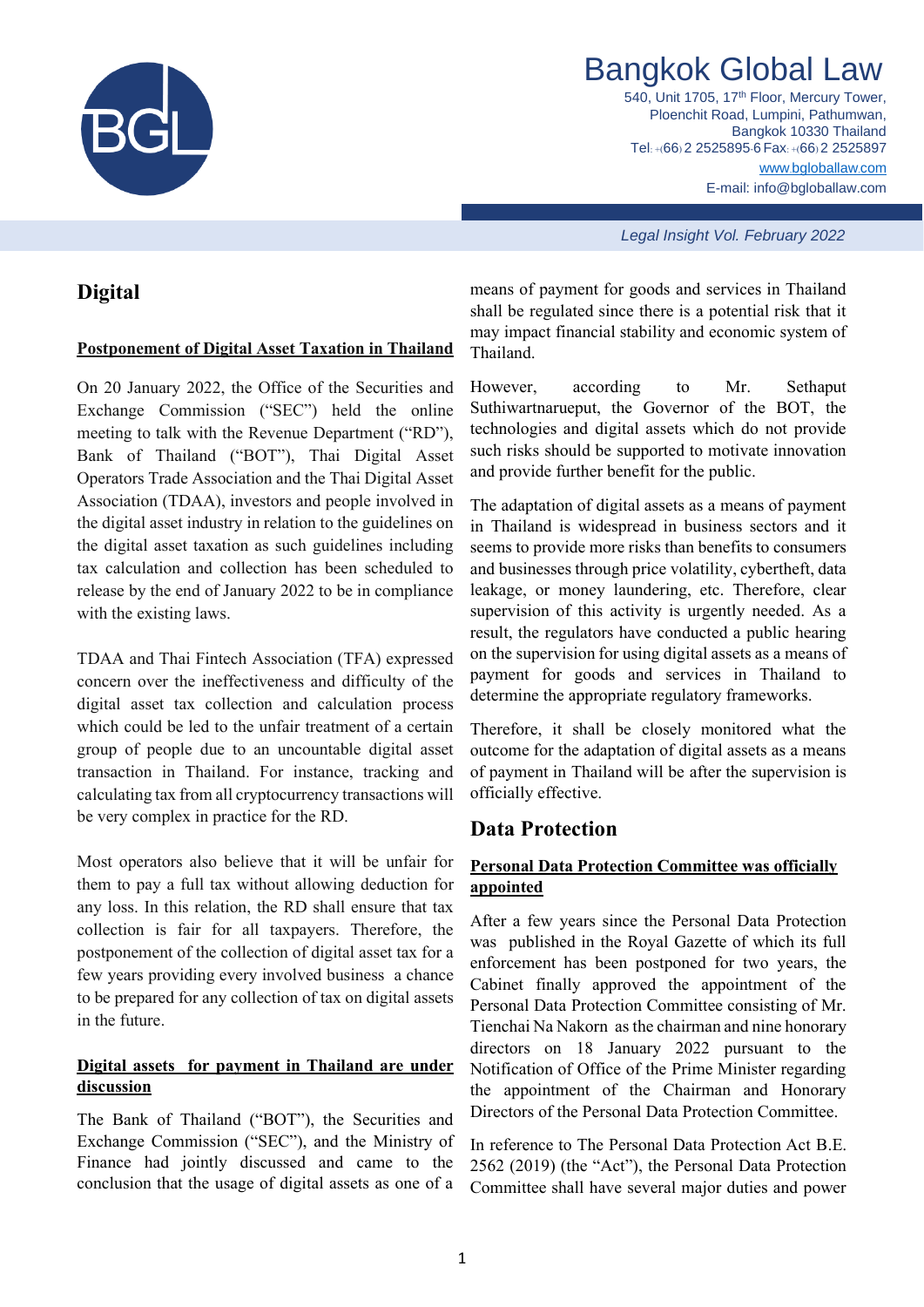#### Legal Insight Vol. February 2022

including: (i) making the master plan on the operation for the promotion and protection of personal data; (ii) determining measures or guidelines of the operation in relation to personal data protection in order to comply with the Act; (iii) issuing notifications or rules for the execution of the Act; (iv) announcing and establishing criteria for providing protection of personal data which is sent or transferred to a foreign country; (v) announcing and establishing guidelines for the protection of personal data as guidelines which shall be applied to the data controller and the data processor; (vi)providing advice or consultancy on any operation for the protection of Personal Data of the government agencies and private entities , in acting in compliance with provisions of the Act; and (vii) making rulings with respect to the issues arising from the enforcement of the Act.

Consequently, it could be expected that in the following months, we would see more specific regulations and guidelines related to compliance to the data protection law to be issued before the Act becomes fully enforced on 1 June 2022 provided that no postponement of enforcement of the Act will be announced.

### **Tax**

#### **Clear criteria for collecting crypto tax is expected to be issued**

On 10 January 2022, the Revenue Department ("RD") issued a statement via the RD website that the RD was urged to prepare clear criteria for calculating withholding tax on profits from the sale or investment of digital assets or cryptocurrencies to investors and the general public.

The Director-General of the RD revealed that the RD is currently hastened to proceed with the discussion with all concerned parties to consider clear criteria for calculating withholding tax on profits from sales or investments in digital assets or cryptocurrencies to be appropriate and expected to be issued.

In addition, the RD has discussed this matter with the Bank of Thailand, the Thai Digital Asset Association, the Office of the Securities and Exchange

Commission, and the Stock Exchanges regarding a public hearing to the related parties in order to establish criteria for tax collection by taking the best interests of the people and all parties as the main objective.

According to the Revenue Code ("RC") and Emergency Decree Amending the RC (No. 19) B.E. 2561. All investors and mining operators who gained profits from cryptocurrencies are subject to a withholding tax at the rate of 15 percent through every transaction. In addition, the profits are subject not only withholding tax, but also corporate income tax by including for calculation of annual corporate income tax as such withholding is not regarded a final withholding tax. This is because profits from cryptocurrency trading are regarded as assessable income under Section 40 of the RC.

However, in practice, there is still a problem which requires clear guidelines for calculating corporate income tax . Therefore, it is necessary to keep an eye on how the RD will consider this issue.

## **VISA**

#### **Long-stay visa has been approved by the cabinet**

On 18 January 2022, the Cabinet passed its resolution on measures aimed at attracting wealthy long-stay foreigners to Thailand. The purpose is to increase investment into the country and boost the country's economy.

The new regulations are in the Draft Notification proposed by the Ministry of Interior and the Ministry of Labor.

Long-term resident visa of up to 10 years and work permits for those who has met qualifications will be granted to four groups of foreigners as follows:

#### **1. Wealthy global citizens**

There are no age restrictions for "wealthy global citizen" but they must invest at least USD 500,000 in government bonds, property, or foreign direct investment. They must also have earned at least USD 80,000 in the last two years and have assets worth at least around USD 1 million.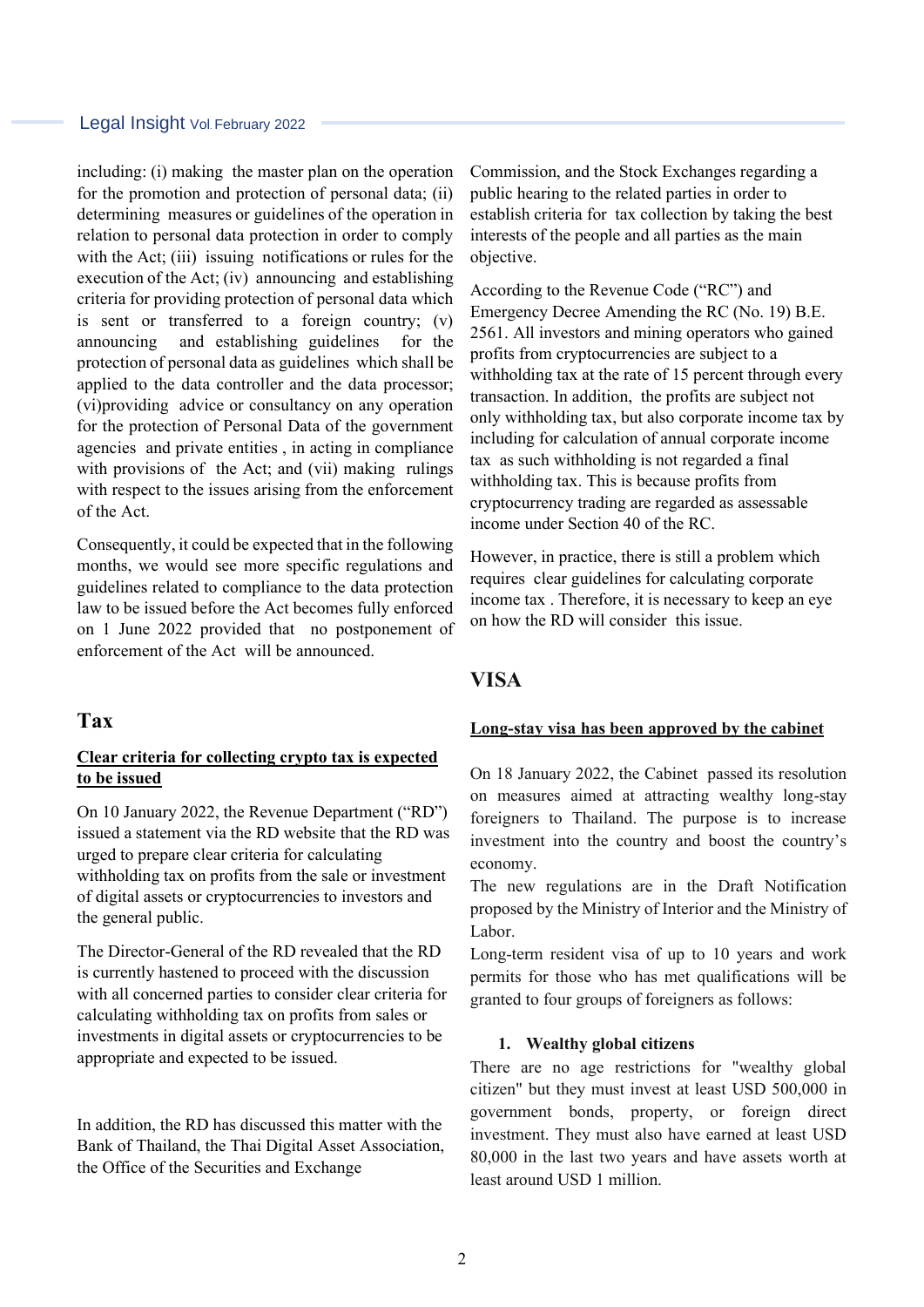#### **2. Wealthy pensioners**

Wealthy pensioner must be 50 ages or more, earn an income USD 40,000 each year, and invest USD 250,000 in government bonds or real estate.

#### **3. Work-from-Thailand professionals**

Professionals interested in working from Thailand, including persons who work remotely or employees of large corporations nearing retirement, must earn USD 40,000 per year, have a master's degree or higher, or intellectual property rights, and have five years of research experience.

#### **4. High-skilled professionals**

Experts in digital products shall therefore engage for SET-listed businesses for at least three years in any of private companies with annual revenues of more than USD 50 million. To work in target industries or as academic specialists in universities or governmental agencies, high-skilled people with no age restrictions are necessary.

## **Foreigners still confront with many restrictions on retirement in Thailand**

As Thailand has been ranked 11th out of 25th regarding best countries to retire in the world of 2020, it is necessary for foreigners staying in Thailand to comply with Thai laws. On Bangkok Post of 24 January 2022 there is an interview between the Bangkok Post and the Immigration Bureau deputy commander Pol Maj Gen Achayon Kraithong regarding Thai laws and regulations on VISA, Work Permit, Permanent Residence, and Nationality granted to foreigners which can be divided into 4 main parts as below.

#### **1. VISA**

With regard to the Thai retirement visa, it is another term for "Extension of Stay Based on Retirement" which is an extension of a Non-Immigrant O Visa or Non-Immigrant O Visa. This is a long term Thai visa that entitles the holder to stay of uninterrupted 1 year period in Thailand. However, according to Section 37 (5) of Immigration Act B.E. 2522 (A. D. 1979), it requires a foreigner, who is permitted to stay in the Kingdom temporarily, within a period of 90 days to report the stay of the foreigner to a competent official at the Immigration Division, of his or her residence, in writing, without delay, upon the completion of 90 day period. This shall be repeated at every 90 day interval. If there is an immigration office in the locality, the notification may be made to the competent official of that immigration office. In addition, this notification may be made by the alien in person or in writing to the competent official as regulated by the Director-General. For applying Non-Immigration O VISA, the applicant must be 50 years of age or over and must meet any of the financial requirements:

1. Security deposit of THB 800,000 in a Thai bank account for 2 months prior to the visa application

2. Monthly Income of 65,000 THB

3. Combination of security deposit and annual income with a total of 800,000 THB

#### **2. Work Permit**

According to the regulations of the Department of Employment, to legally work in Thailand, a foreigner must hold a Non-Immigration B VISA (Extension of Stay Based on Business) or Permanent Residence Certificate, and a work permit issued in his/her name. Therefore, a foreigner who holds a Thai retirement visa is not allowed to work in Thailand. In addition, foreigners are only allowed to perform work that does not violate the Alien Employment Act.

However, those who obtained Non-Immigration B VISA are also required to report to the competent official for every of 90 days.

#### **3. Permanent Residence**

Permanent Residence in Thailand is similar to Green Card system in other countries. An application for permanent residence opens from November to December of each year and there will be the notification from the Minister of Interior by approval of the cabinet regarding quota of foreigners to have residence in the Kingdom of Thailand in each year which is normally 100 persons per nationality.

In addition, a foreigner who holds a permanent resident certificate can stay in Thailand indefinitely and do not have to notify or report to the competent official every of 90 days.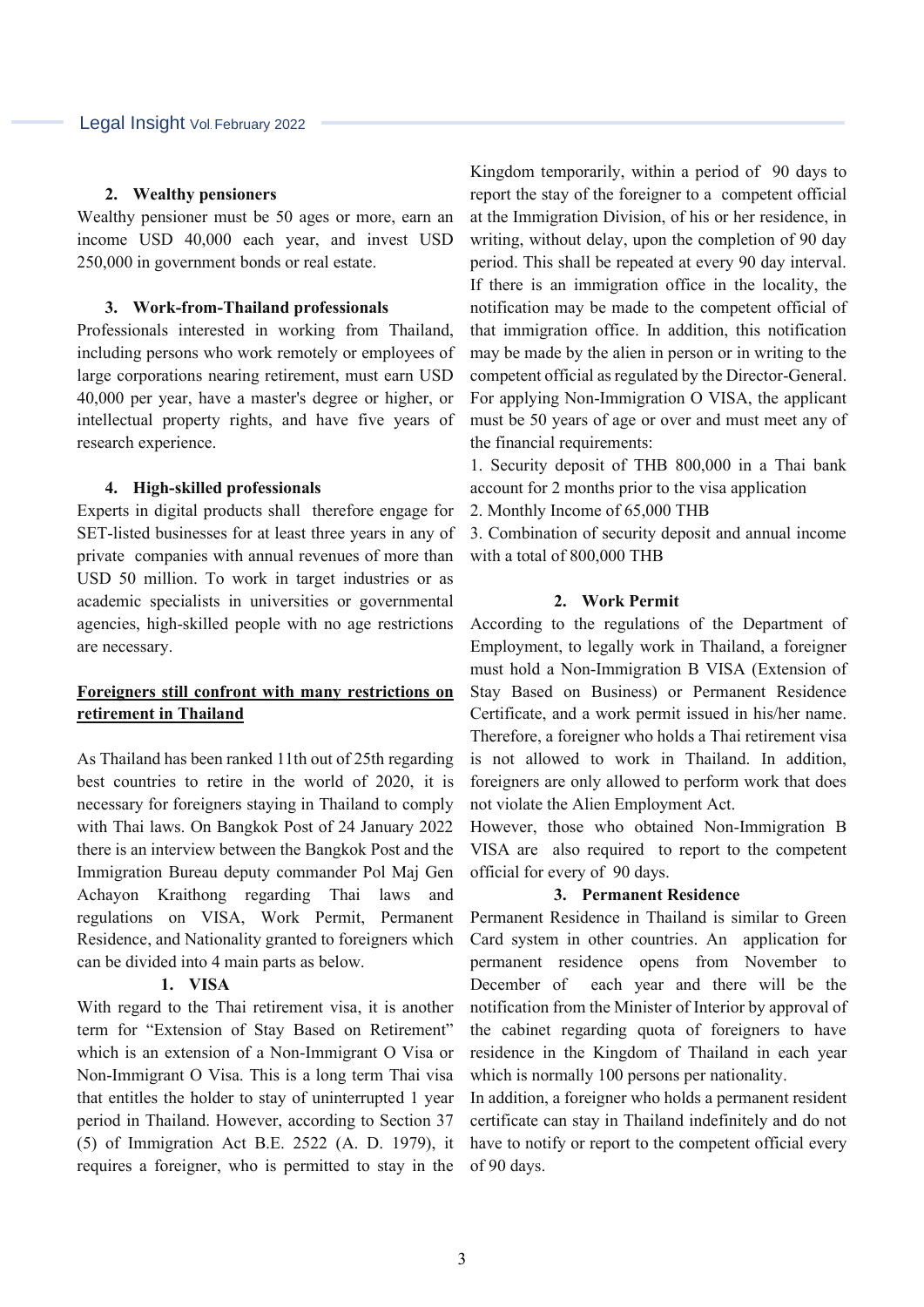#### **4. Nationality**

It is important to note that even a foreigner who has lived, worked, paid taxes for over a decade, the foreigner is regarded as a non-immigrant which cannot claim for any state welfare benefits unless the foreigner is undergoing a process to change the nationality.

## **Security**

## **Security standard requirements regarding cyber security are expected to be enacted by the end of 2022**

As Personal Data Protection Act B.E. 2562 will be officially enforced in June 2022, data or personal information of both private and public organizations would be targeted by hackers. To protect this arising issue under Cybersecurity Act B.E. 2562 (A.D. 2019) (:Act"), it is responsible for the "National Cyber Security Committee" ("NCSC") to provide measures for preventing and mitigating risks from cyberthreats.

Under Section 3 of the Act, critical information infrastructure ("CII") refers to the computer or computer system that a government agency or a company uses in its operation which relates to maintaining national security, public security, national economic security, or infrastructures in the public interest.

In this regard, the NCSC has implemented a plan to prevent cyberthreats by requiring approximately 100 organizations to be linked with the CII and will comply with the standard framework of security requirements which consists of 7 areas, namely national security, public services, banking and finance, information technology and telecoms, transport and logistics, energy and public utilities, and public health.

In addition, according to Section 44 of the Act, it requires the NCSA to prepare a code of practice and standard framework for maintaining cybersecurity of each organization in accordance with the policy and the plan on maintaining cybersecurity linked to the CII to comply with provisions of the Act. The requirements include cyber incident response, cyber risk assessment, and auditing etc.

The NCSA announced that security standard requirements, including requirements for software and operating systems, for state agencies and CII-linked corporations , are expected to be enforced by the end of this year.

## **Investment**

## **Thai Government approved 0% Capital Gain Tax for an Investment in Thai Startups**

Capital Gain Tax can be defined as a tax on profits from sale of an investment that derives when an asset is disposed of . In Thailand, most types of capital gains are considered as taxable income. Income and capital gains are not separated and are under provisions of the Revenue Code. However, some exemptions have been granted by Thai governments including 0% Capital Gain Tax arising from a sale of an investment in Thai startups as proposed by the Digital Council of Thailand ("DCT") which was approved by the cabinet in December 2021.

On 21 January 2022, the DCT revealed via its website that the Royal Decree on Capital Gain Tax Exemption for divesting from investment in Thai startups is expected to be issued in the first quarter of this year. Currently, it is still in the process of the Revenue Department to propose the draft of the Royal Decree to be approved by the cabinet in accordance with Thai law.

At the same time, the DCT has proposed to organize a roadshow in order to promote incentives to target investors and startups throughout the year including supporting target industries such as farmers, fisheries, as well as soft power in movies, sports and E-Sports, as well as establishing an assistance centre to assist and facilitate startup investment in various matters such as having a consultant to answer related questions, assisting in coordination with the government